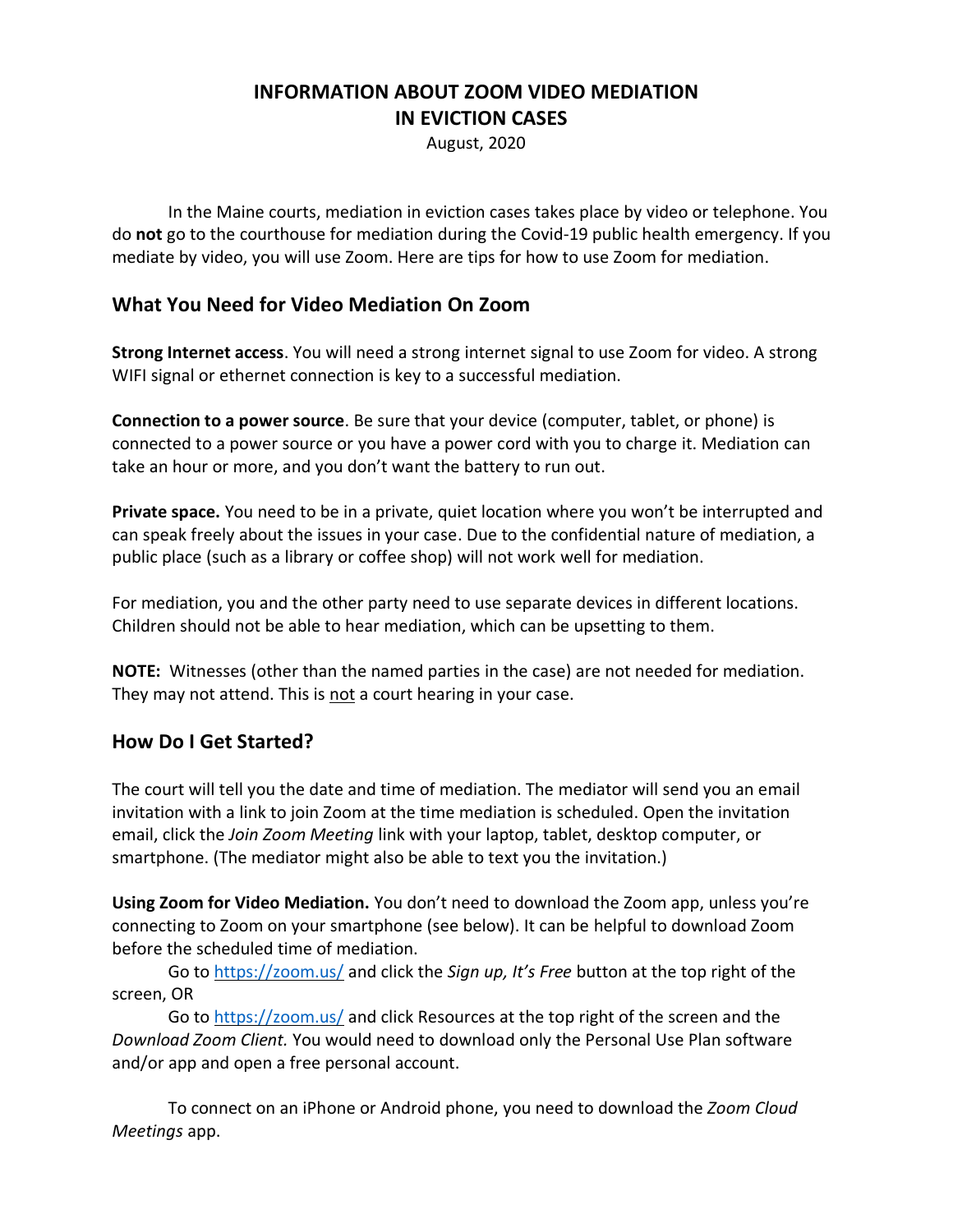You can learn about Zoom before mediation. Zoom has video tutorials available at [https://support.zoom.us.](https://support.zoom.us/)

**Using Zoom for Audio Only.** You can also join Zoom mediation by phone for sound only. You will hear audio (sound) only and will not see video. The Zoom invitation lists phone numbers and passcodes to use when joining mediation using your phone. Dial one of the phone numbers, enter the passcode number, and wait to be admitted by the mediator.

### **How Does Zoom Mediation Work?**

**Join the meeting.** Before the day of mediation, the mediator will email you a Zoom meeting invitation with the link for mediation, passcode number, meeting ID number, and telephone numbers. Click the link (or dial a phone number for sound only) and enter the passcode to join the mediation a few minutes before the start time of mediation. You will be admitted to an online "waiting room." You and the other party will not be able to hear or see each other in the waiting room. Be sure your video/audio functions (microphone and camera symbols) are turned on.

The mediator will admit you to the "main" meeting room. Each person is admitted separately. You will be the only person speaking with the mediator at that point. If you do not feel safe talking with the other party present, even by video or phone, tell the mediator.

When both parties (and attorneys, if any) are in the main meeting room, mediation will begin. The mediator will talk with all of you together at first, unless you ask to meet with the mediator separately or a judge has ordered you and the other party to meet separately.

**Breakout rooms and caucus.** The mediator may wish to talk with you (and your attorney, if you have one) separately, or you may ask to meet with the mediator. If so, the mediator will move you on the screen to a "breakout room." The breakout rooms are separate spaces from the main meeting. You can talk without others hearing you. If you have an attorney, your attorney will be in the same breakout room with you. If you have a support person with you who was admitted to attend mediation, the support person could also be in the breakout room with you. The mediator will join you in the breakout room.

**Joint mediation session.** After talking with each party, the mediator might bring both of you back to the "main" meeting room for a joint discussion again, or the mediator might continue going back and forth to talk with each of you in separate breakout rooms.

### **Guidelines**

**Confidentiality.** Only the people you see on your screen (or see with a name or image of their phone) can hear what is being said. The mediator will explain the rules of mediation and confidentiality to you.